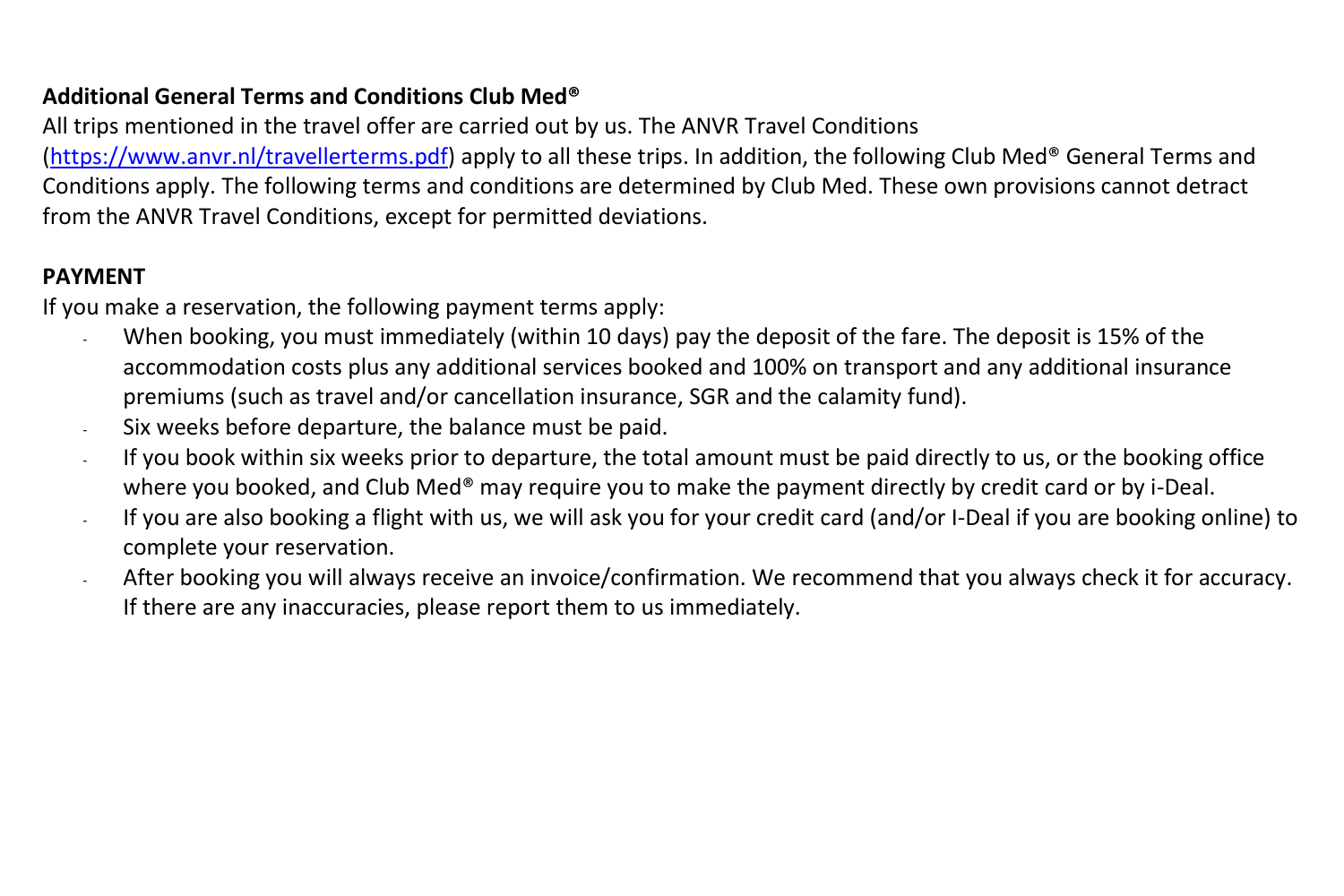## **TRAVEL SUM**

## WHAT IS INCLUDED?

- Cost of accommodation during the chosen period.
- Flights and transfers to and from the Resort (for package holidays).
- Airport taxes, security, and fuel taxes (Club Med<sup>®</sup> reserves the right to pass on any surcharges).
- All-inclusive throughout the stay.
- Snacks & drinks are included (champagne, VSOP & XO are subject to a surcharge). In the 5T (zones of) Resorts, in the Villas and the Chalet Apartments, champagne by the glass at the bar from 6pm is included (if available).
- Childcare from 4 years, if indicated as a facility in the Resort of your choice.
- Practice of all the sports (with or without supervision) described in the description of the Resort and the equipment necessary for participating in them, unless otherwise stated (excludes diving and golf equipment).
- Cultural activities in the Resort, such as folklore, musical events, evening shows, etc.

# WHAT IS EXCLUDED?

- Facilities indicated under 'Extras of your choice' on the Resort page, local excursions, washing machines, car hire etc.
- Cost of travel and cancellation insurance.
- Calamity Fund.
- SGR contribution.
- Local imposed tourist taxes.
- Costs of necessary travel documents and (health) formalities such as visa etc. as well as any vaccinations.
- Expenses of a personal nature.
- Transfers in case of own transportation.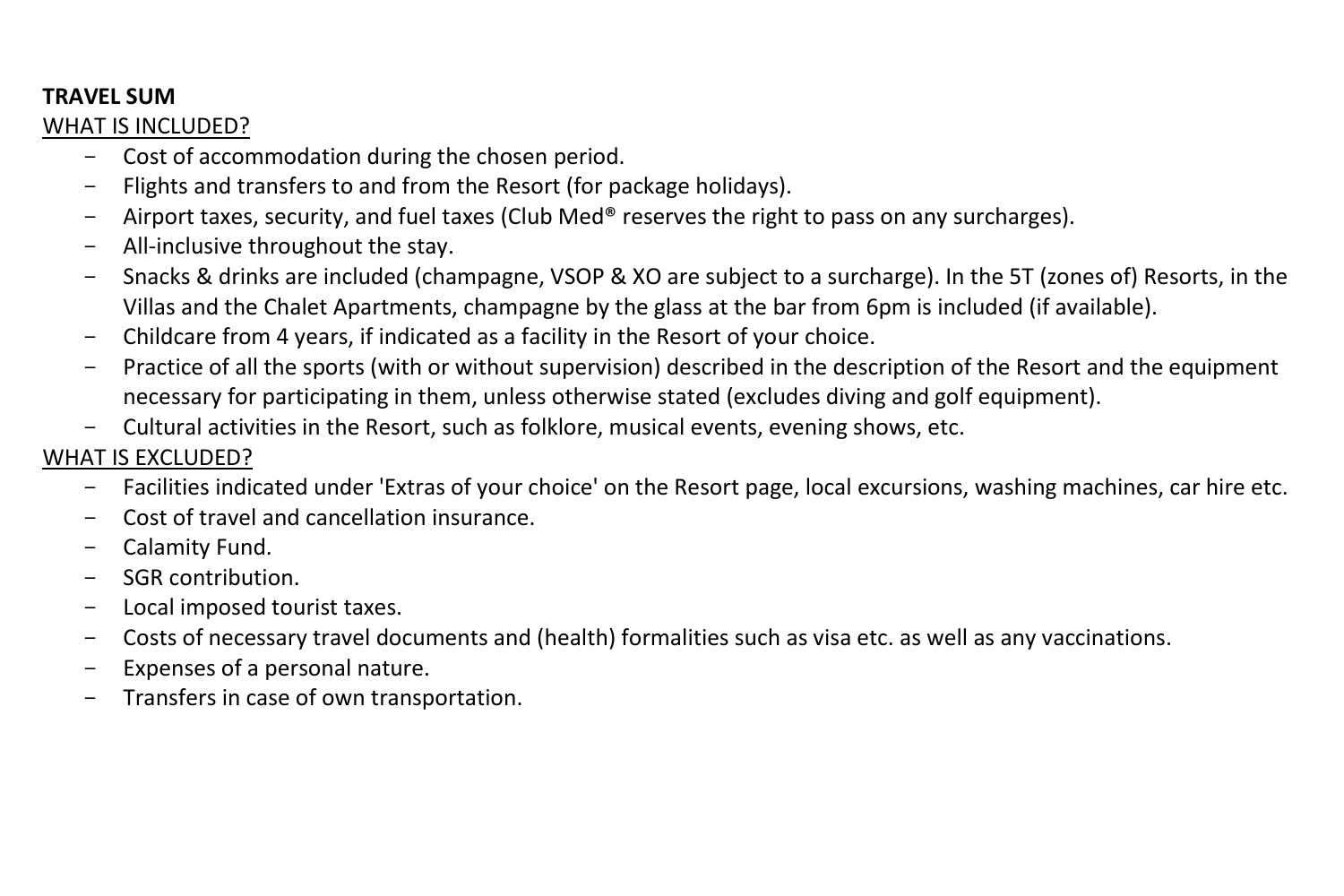## PRICE OF THE HOLIDAY PACKAGE

The departure date and the length of stay determine the price of the package. Flight prices (in most cases) are specially negotiated rates by Club Med® and are only final at the time of booking.

Club Med<sup>®</sup> reserves the right to modify the prices (if any) published. The final price of the trip becomes definitive at the time of booking/ confirmation by Club Med®, taking into account the additional ANVR travel conditions applicable.

### **BOOOKING THE TRIP (content and documentation) Formation and content of the contract** OFFER AND ACCEPTANCE

The contract is concluded by the traveller's acceptance of the Club Med® offer including the applicable conditions. A telephone reservation, the confirmation of which you will receive by e-mail immediately after booking, is considered to be a definite reservation. A reservation can also be made through a booking agency. After the conclusion of the contract, the traveller receives the confirmation by e-mail.

When booking via the Internet, Club Med® organizes the booking process in such a way that the traveller is informed before acceptance that he is entering into a contract and what conditions apply. By confirming the booking, the traveller is bound to this agreement after selecting the desired trip and agreeing to the general conditions.

During the booking process the names are asked if they are according to passport.

# APPARENT ERRORS

Obvious errors and/or obvious mistakes in our brochures, fact sheets or on our website are not binding

## APPLICANT

The person who enters into an agreement on behalf of or for another person (the notifying party) is jointly and severally liable for all obligations arising from the agreement. All traffic (including payment traffic) between the traveller(s) on the one hand and the tour operator and/or the booking office on the other hand shall take place exclusively via the notifying party.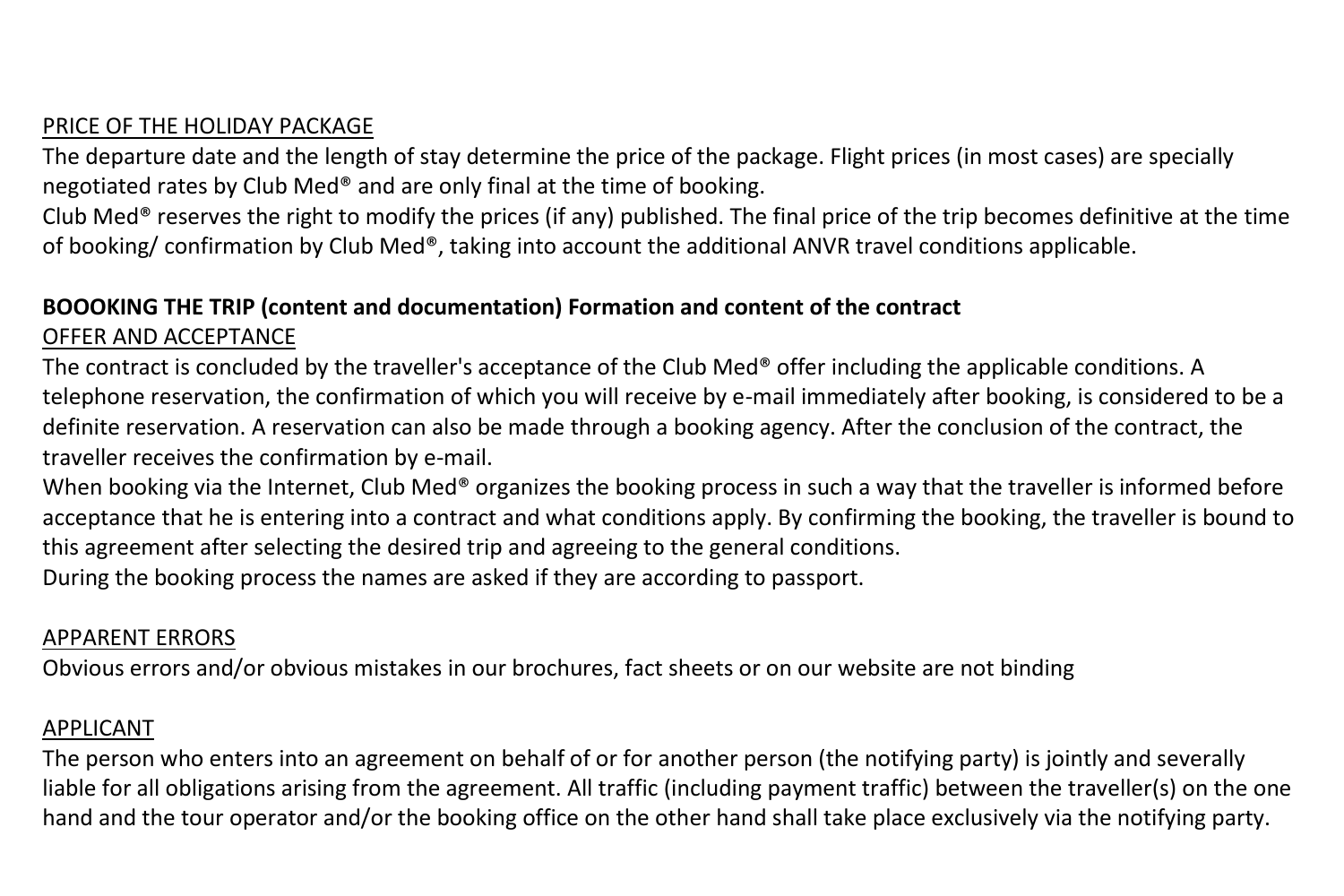# **CANCELLATION/MODIFICATION BY THE TRAVELLER**

# CHANGES AND CONTACT DETAILS

After the conclusion of the contract, the traveller may request its modification. We will decide on your request as soon as possible. For this, administration costs of € 30 per file and other (additional) costs can be charged. You can mail your change request and other adjustments such as (partial) cancellations to [klantenservice@clubmed.com](mailto:klantenservice@clubmed.com) or pass it on through your booking office.

### CANCELLATIONS

Contrary to Article 9.2 of the ANVR Travel Conditions, we apply the following cancellation conditions:

| Date of cancellation                                                    | up to 180 days<br>before departure              | from 179 to 45 days<br>before departure           | from 44 to 30 days<br>before departure           | from 29 to 8 days<br>before departure             | from 7 days<br>until departure                    |
|-------------------------------------------------------------------------|-------------------------------------------------|---------------------------------------------------|--------------------------------------------------|---------------------------------------------------|---------------------------------------------------|
| <b>Cancellation fee per</b><br>person based on<br>own transport         | € 40,00                                         | € 100,00                                          | $25%$ *                                          | $50\%$ *                                          | $90\%$ *                                          |
| cancellation fee per<br>person for trips<br>including<br>transportation | €40.00<br>+100% of the total<br>transport costs | € 100.00<br>+100% of the total<br>transport costs | $25%$ *<br>+100% of the total<br>transport costs | $50\%$ *<br>+100% of the total<br>transport costs | $90\%$ *<br>+100% of the total<br>transport costs |

\*of the total price of the accommodation arrangement without transport. In this context, the travel sum means the price published by or on behalf of the organizer, excluding insurance premiums, SGR contribution and contribution to the Calamity Fund. It is possible that we have to deviate from the above provisions on the basis of the cancellation provisions of our suppliers (for example an airline). During the booking process we will state the specific cancellation charges that apply.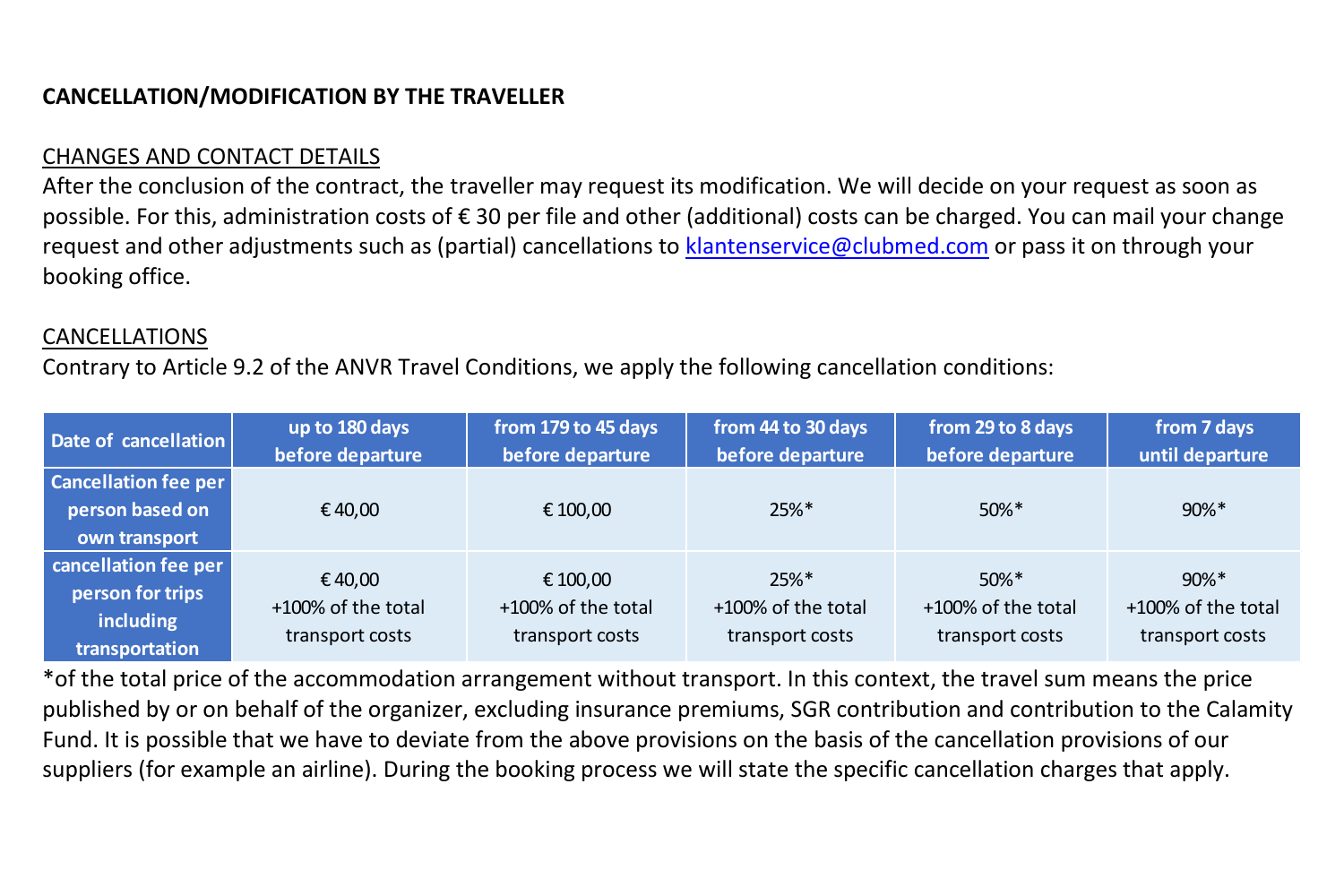### PARTIAL CANCELLATION

If a traveller in a travel party cancels his/her share of a joint stay agreement, he/she will be liable for a cancellation fee according to the table above. Any additional charges related to change of room type due to cancellation will be passed on.

#### OUTSIDE OFFICE HOURS

Cancellations outside office hours are deemed to have been made on the next business day. Our office hours are Monday through Friday from 9:00 a.m. - 5:30 p.m. and Saturday from 10:00 a.m. - 5:00 p.m.

#### REPLACE-A-PESON

If you wish to transfer the package holiday to another person, Article 8 of the ANVR Travel Conditions applies. In addition, a request for substitution can be submitted no later than five (5) days before the departure date for a trip with own transport. The administration costs are € 27.

Changes to a package holiday that includes transport are possible if the service provider concerned (e.g. the airline) does not oppose them. The costs of the substitution, including for example the costs charged by the service provider to Club Med, will be charged in full.

### **TRAVEL DOCUMENT INFORMATION**

### TRAVEL DOCUMENTS

The information given about identity cards, passports and/or visas only applies to travellers with Dutch nationality. The traveller is responsible for having the proper documents such as a passport that meets all validity requirements or, where allowed, an identity card and required visa.

Any minor child traveling abroad alone, with one parent or with persons other than the parents, requires additional travel documents. This additional information is needed to prove the consent of the persons having custody of the child. We refer you to the website of the Dutch government for this:

[www.rijksoverheid.nl/onderwerpen/reizen-met-kinderen](http://www.rijksoverheid.nl/onderwerpen/reizen-met-kinderen) for information and forms and for possible additional information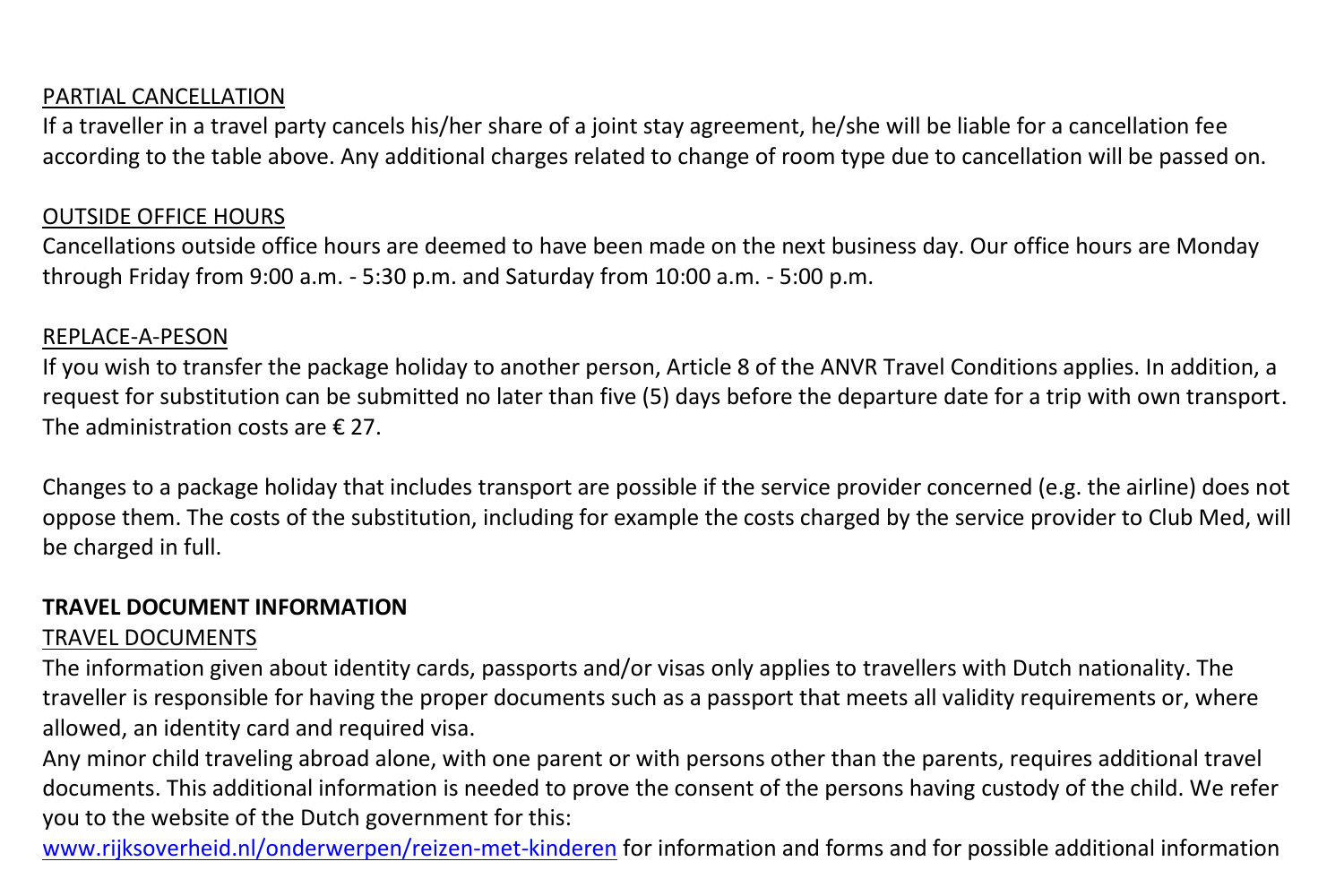to the embassy of your destination country.

## TRAVEL DOCUMENTS

After booking and payment of the trip, the travel documents will be sent by e-mail +/- 10 days before departure. The travel documents should always be checked for accuracy. If there are any inaccuracies, please notify us immediately.

### **THE TRAVEL**

#### TRAVEL DURATION

The duration of the trip is stated in whole days. The days of departure and arrival are included, regardless of the departure and arrival times. You cannot claim a refund of (part of) the travel sum if you leave late or return early from the Resort, or if your flight time changes. In some cases, this can lead to the actual stay at the destination counting for fewer days than stated in the travel offer. This is done intentionally to make it clear to you for how many days you should purchase travel insurance.

### DELAY

Delays may occur due to force majeure, such as crowded airspace, weather conditions or strikes. We cannot accept any liability for this. In the event of a long delay, we refer you to [www.rechtenvanvliegtuigpassagiers.nl.](http://www.rechtenvanvliegtuigpassagiers.nl/) Club Med® is not obliged to give compensation or indemnity for the time lost because of this.

#### CHECK IN AIRPORT

You should generally check in at the check-in desk of the airline you are flying with at least two hours before the departure time indicated on your voucher. At some destinations and during certain (high season) periods this can be longer than two hours. This is also stated on your travel documents. If for any reason you cannot be present at the required check-in time, this may mean that you miss the flight and/or lose your right to a (reserved) seat. In this case, Club Med should be contacted immediately (possibly via the emergency number 0031620542775) to look at possible solutions. Additional costs for a possible replacement flight are your responsibility and will not be advanced by Club Med.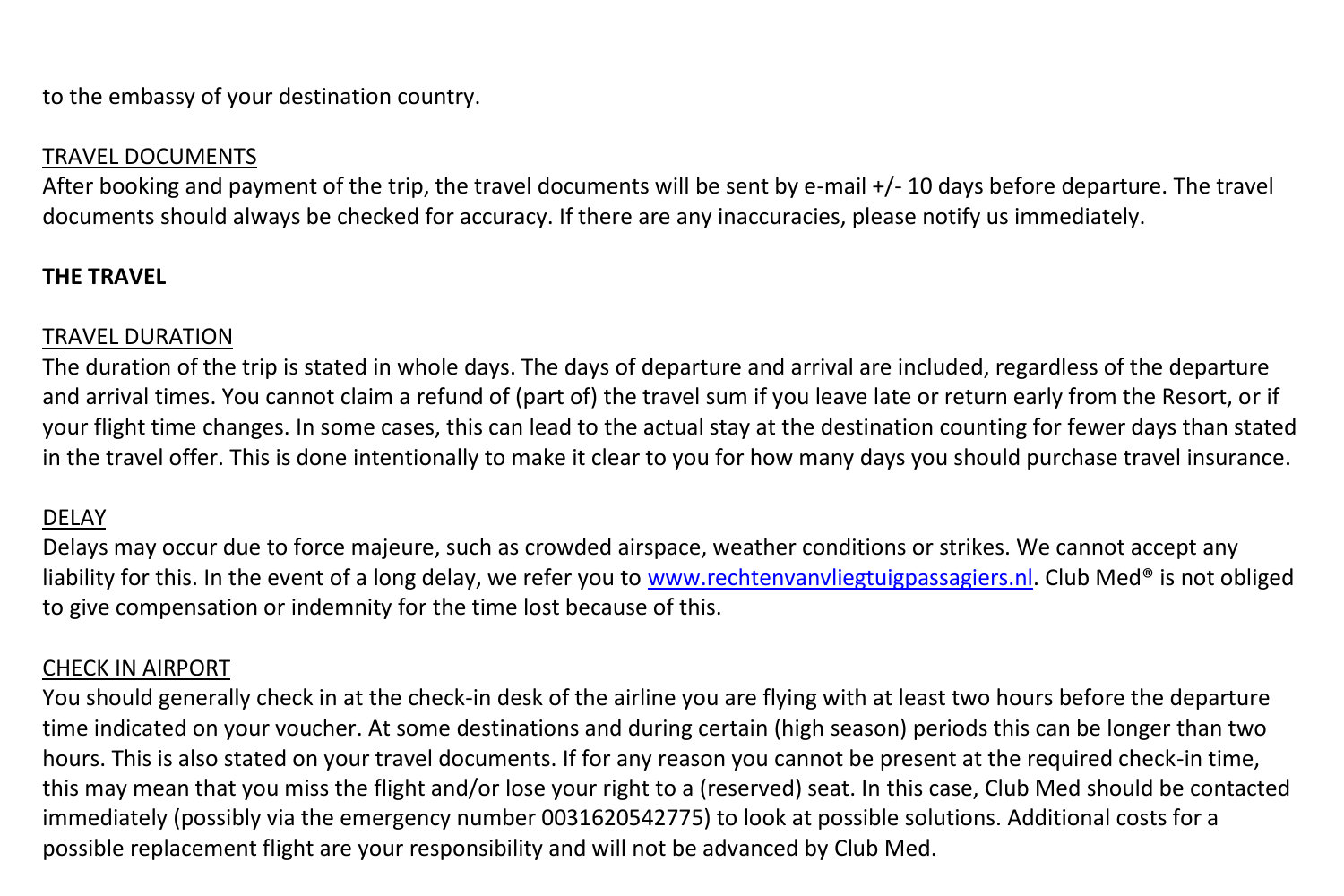# DEPARTURE TIMES & AIRPORT

Times, flight numbers, the airport of departure and/or arrival and flight schedules, as stated in the travel documents, are subject to interim changes. You will also find the departure times and airports on your voucher. So please check your travel documents carefully. Changes can always occur (even on the day of departure). We will try to keep you informed of any changes, but we ask you to check the airline's website for any last-minute changes. You can check the status of your scheduled flight yourself a[t www.checkmytrip.com](http://www.checkmytrip.com/) (also available as an app for your smartphone or tablet). Here you enter your reservation number (listed on your voucher, e.g.: 9CQT93) and your last name. You will then get a complete overview of your flight data and flight status online. Departure and arrival times for charter flights cannot be checked via this option and can be found on the airline's own website. It is also important that we have your most recent address and telephone information and know where you can be reached quickly, directly, and personally if necessary. In addition, we would also like to receive the phone number of an SOS.

### NAMES ON THE VOUCHER

We always ask for names and dates of birth of all (co)travellers according to their passport. If the names on the ticket are not in accordance with this and you find this out before departure, these names can still be changed. This involves costs that you must pay for yourself. If you discover at the airport that the name information does not match, you can in some cases still have the airline change it. Club Med<sup>®</sup> is not responsible for any costs incurred in this case either. We recommend that you check the details on your confirmation immediately after booking.

### DAMAGE AND LOSS OF BAGGAGE

If your baggage has not arrived or has arrived damaged at the airport of arrival, a so-called PIR report must be made. For this you need your boarding pass with the so-called claim ticket. So do not throw it away before you have established that your baggage has arrived (undamaged). The possible compensation for loss, delay or damage of registered baggage varies per airline.

Valuable and fragile items (cameras/jewellery) and medicines should be taken into the cabin as hand luggage, to avoid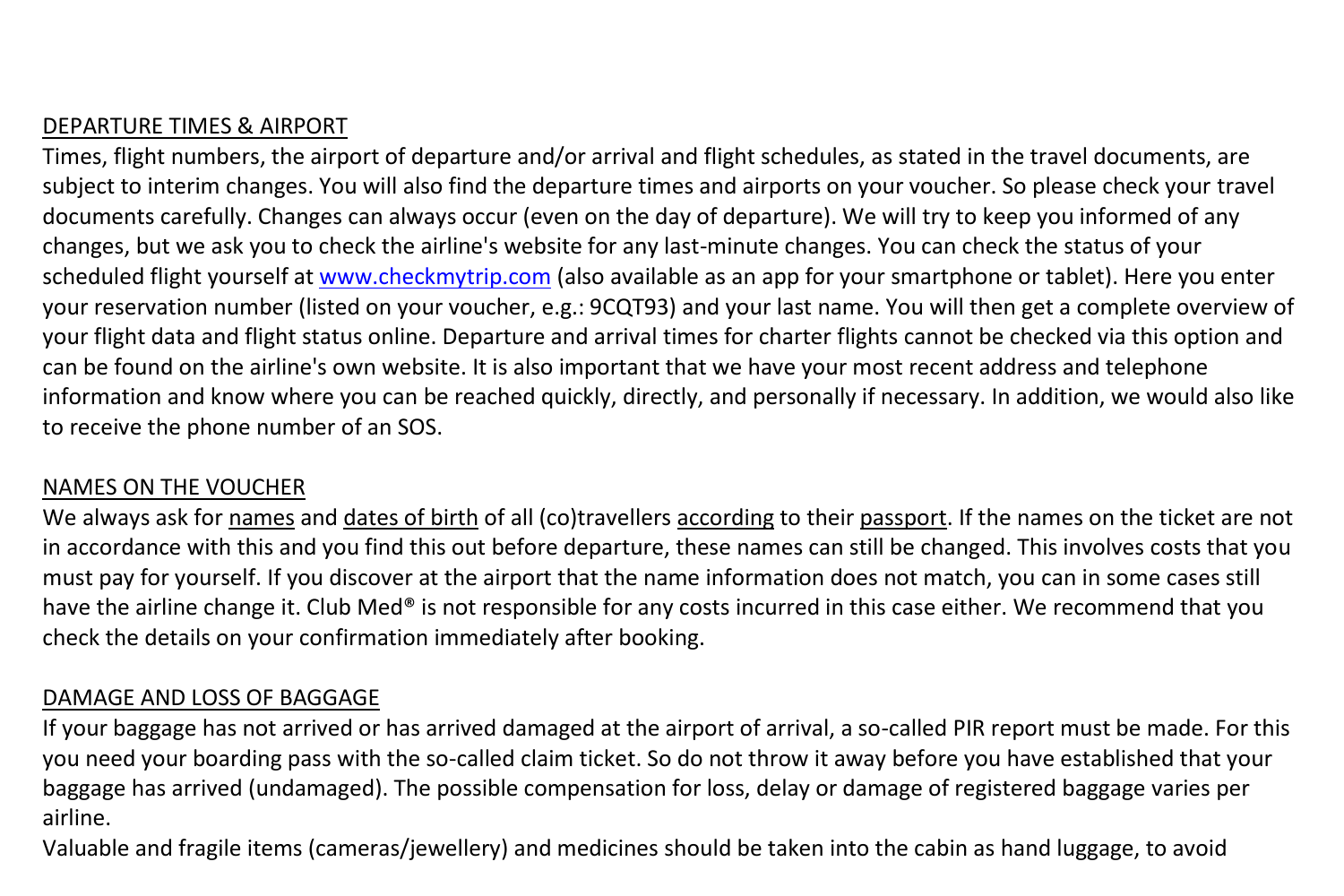possible loss or late arrival of your suitcase. Neither the airline nor Club Med® shall be liable for the delivery of your baggage on a later flight. We recommend that you take out (travel) insurance for this type of event.

## **OTHER INFORMATION:**

# ARRIVAL AND DEPARTURE TIME BASED ON OWN TRANSPORT

Usually you can check in between 15:00 and 20:00 at the reception of the Resort. If you arrive earlier you can have lunch at the Resort for a fee, depending on the availability of the restaurants.

On the day of departure you must leave your room by 10:00 and the Resort by 15:00 (breakfast and lunch are included on the day of departure).

### ACCOMMODATION

The room allocation takes place on site at the Resort. No influence can be exerted on this in advance. Superior/ Standard rooms can be booked with one person occupancy (with surcharge), subject to availability. Please contact your booking office for more information.

### DRESSCODES

At Club Med there is a different dress code every evening. The staff in the Resort will always wear the appropriate dress code during the evenings, so you can easily recognize them. We love it when our guests participate in these dress codes, it is of course not mandatory. In general, the following dress codes apply: all white, elegant, black and red, casual, blue jeans & white.

# EUROPEAN LAW ON PACKAGE TRAVEL

The combination of travel services offered to you is a package holiday within the meaning of Directive (EU) 2015/2302.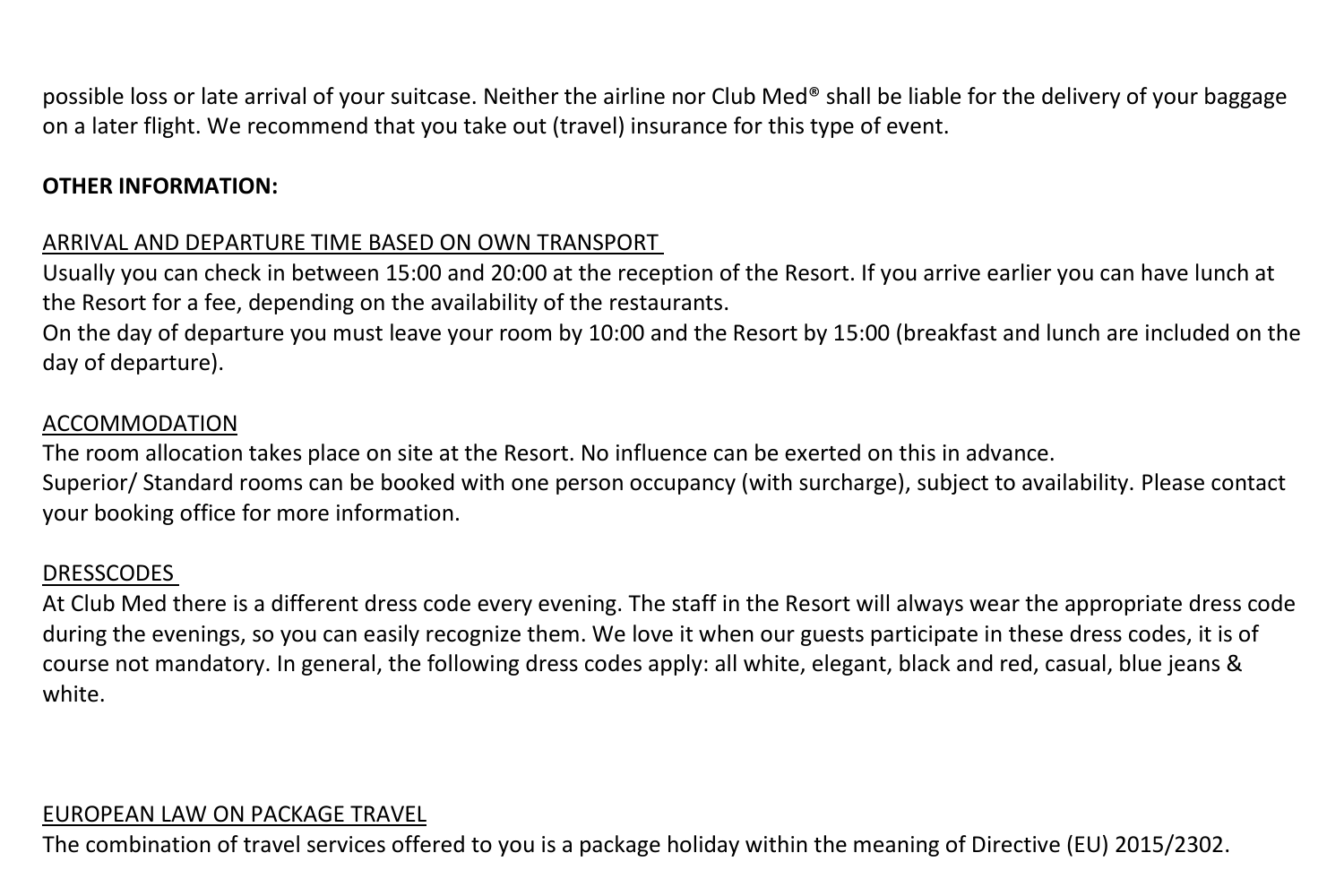Consequently, you are entitled to all EU rights applicable to package holidays. Club Med<sup>®</sup> is fully responsible for the proper execution of the entire package holiday. Club Med® also has the legal obligation to repay you and, if transport is included in the package trip, to repatriate you in the event that it becomes insolvent. You can find out more about basic rights at: [http://ns.clubmed.com/fbs/2019/314/voorwaarden/Formulairepakketreizennl.pdf.](http://ns.clubmed.com/fbs/2019/314/voorwaarden/Formulairepakketreizennl.pdf)

# EXCURSIONS

All our proposed excursions can be booked on site. It depends on the Resort whether the excursion is proposed and organized by Club Med or by a local organization represented in our Resort. The local organization where you book the excursion is liable and responsible for its implementation. Always check that they offer sufficient coverage or that it is included in your travel / cancellation insurance. For any damage, you should deal directly with the local organization.

## HEALTH

For the most up-to-date information on recommended or required vaccinations, please refer to your GP, GGD or Travel Clinic.

When booking, we can usually indicate whether the trip is generally suitable for persons with limited mobility. In the event of a physical disability or reduced mobility, which may affect the execution of the trip, you are obliged according to the ANVR Travel Conditions to mention this when booking. In consultation, it will be determined whether the trip of your choice is suitable. If you fail to do so, you may be excluded from participation and no refund of the travel sum will be made. Any additional costs incurred on the spot are for your own account.

# PETS

Pets are not allowed at Club Med. A guide dog is welcome provided that the airline wants to transport the dog and the dog does not have to be quarantined in the host country. You must notify us at the time of booking if you are bringing a guide dog.

### INTERNET/ WIFI

In our Resort we offer Wi-Fi. The quality and speed of the Wi-Fi differs per country and Resort. We cannot accept any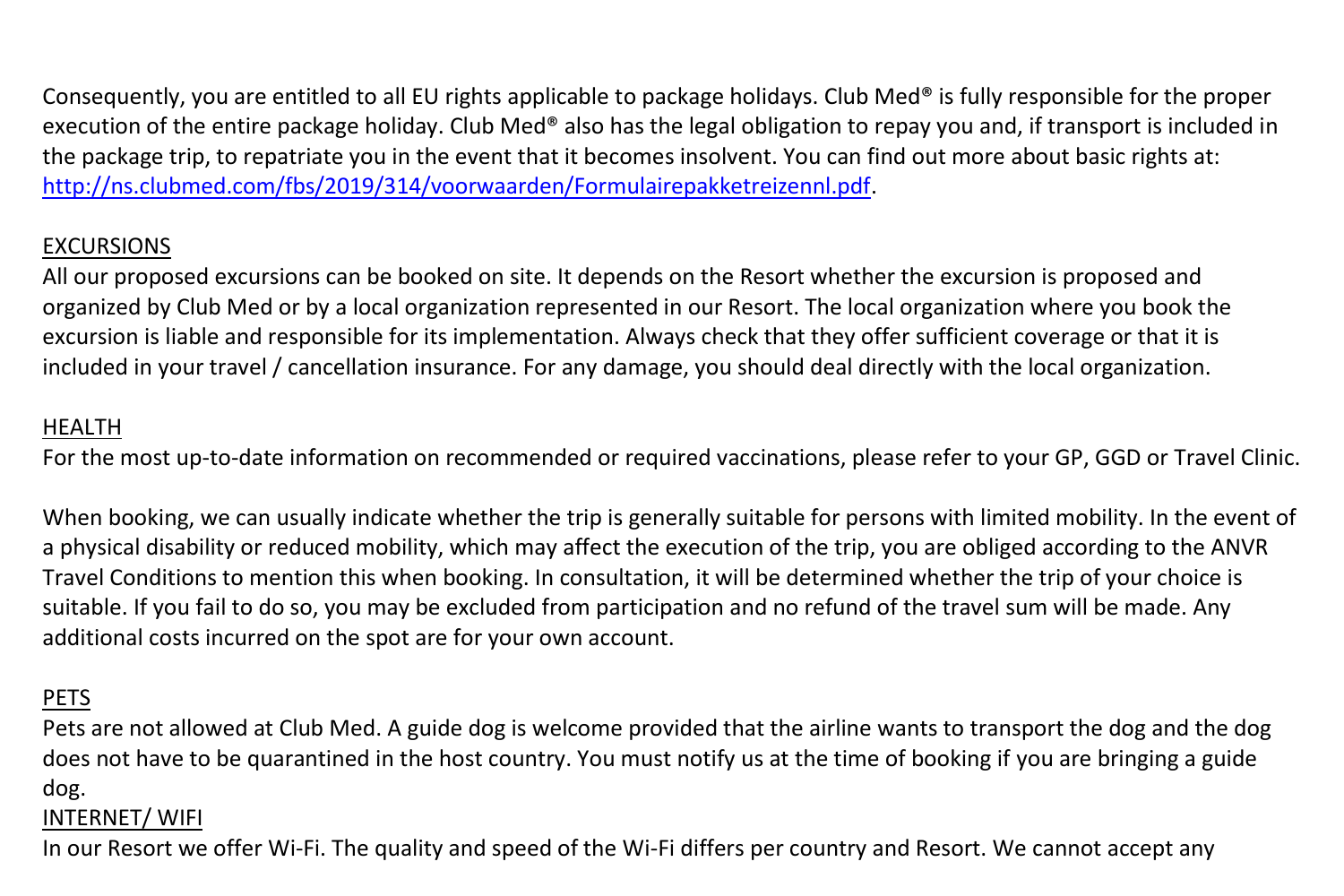responsibility for the temporary unavailability of internet, as we have no control over it. If the quality and speed are not sufficient for you, it is possible in many Resorts to take out a premium Wi-Fi subscription at the reception. Premium Wi-Fi is not included in your package and a charge will be made locally.

# COMPLAINTS

If you notice an error or an imperfection at the destination, you are expected to report it immediately to the reception desk. This can often prevent inconvenience and complaints (Article 12 of the ANVR Travel Conditions). If the deficiency is not remedied and affects the quality of your stay you must report it without delay to Club Med [klantenservice@clubmed.com](mailto:klantenservice@clubmed.com) or +31 (0)207159240 and outside office hours +31(0)620542775 or to your travel agent. If you have not reported the deficiency as described from your destination, we can unfortunately not deal with your complaint afterwards. If the complaint/ imperfection has not been satisfactorily resolved, we ask that you inform us of this in writing (by e-mail) and within 2 months of your return. A complaint that is not submitted in time will not be processed.

# INSECTS

Abroad we must deal with a different climate than in the Netherlands. Therefore pests (such as ants and cockroaches) occur more often than we are used to in the Netherlands. Pests are usually harmless and usually have nothing to do with the level of hygiene at the location. In case of inconvenience caused by pests, we advise you to report this immediately to the reception desk, so they can do their utmost to help you get rid of this unwanted visitor. Club Med Nederland cannot accept responsibility for any negative impact this may have on your stay.

# PARKING

Our Resorts have parking facilities for your car. Use of a parking space is not included in your package. If you are travelling by private car, we advise you to reserve a parking space with us in advance as the number of spaces is limited.

## PERSONAL DATA - CONFIDENTIALITY

The company Club Méditerranée Holland B.V., registered under the number 33233493 at the Chamber of Commerce in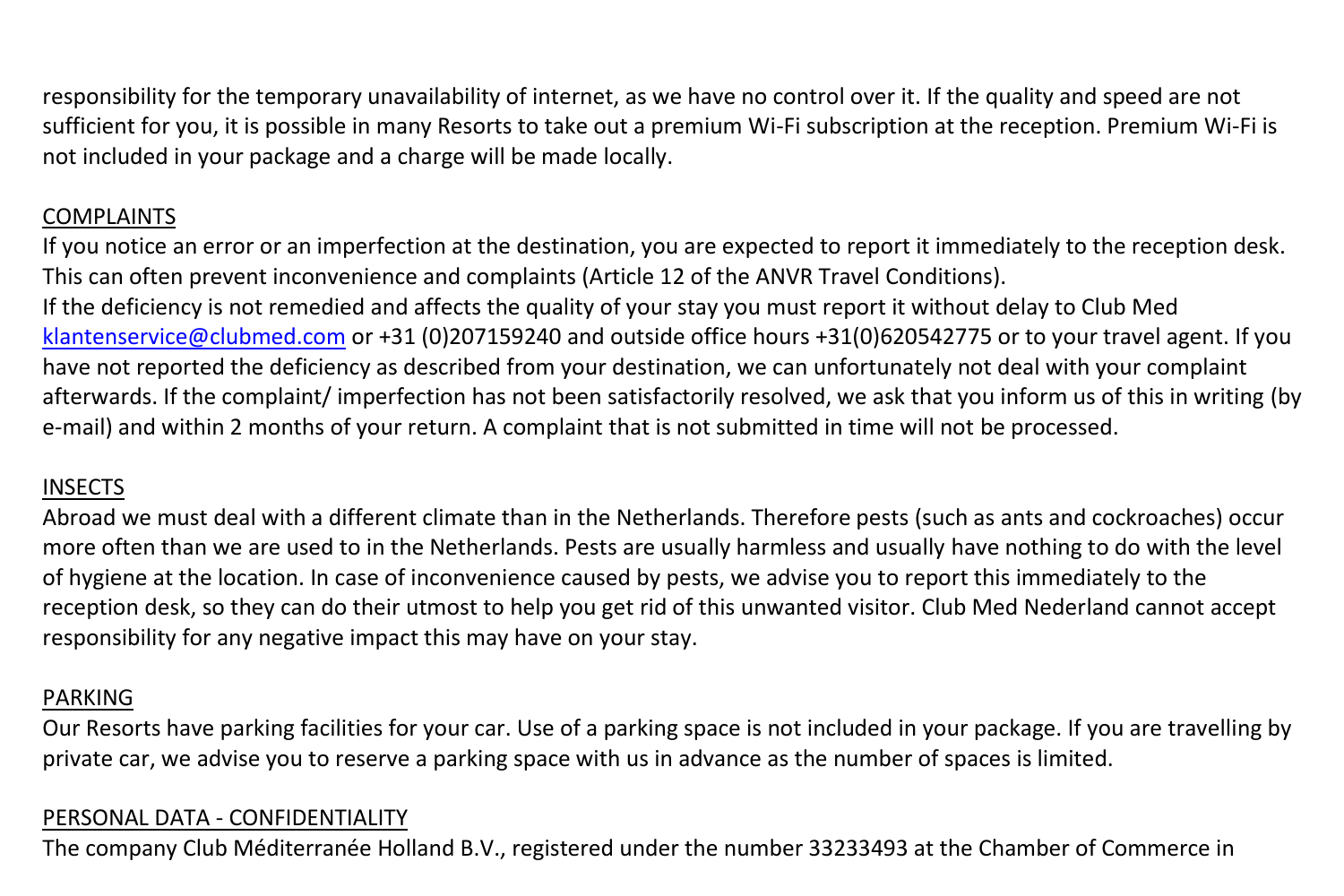Amsterdam, attaches great importance to your personal data and strictly follows the General Data Protection Regulation. For more information see [www.clubmed.nl/l/cookies](http://www.clubmed.nl/l/cookies)

### PREFERENCES

If you have special wishes, or preferences, regarding the travel offer, you can communicate them at the time of booking. Club Med will pass on these preferences to the Resort concerned for information. As it is a preference, and not an essence, a guarantee can never be given. Naturally, the Resort will do its utmost to comply with any preferences.

### **SERVICES**

We recommend that you book your desired additional services such as Baby Club Med, private tennis lessons, diving or green fees early (preferably when booking). This is since the number of places is limited. If you have not used the reserved services, we will not refund the amount.

### UNAVOIDABLE AND EXCEPTIONAL CIRCUMSTANCES

In the event of unavoidable and extraordinary circumstances, such as for example strikes, local works and weather conditions, Club Med is not liable if this has a negative impact on the trip.

### **INSURANCE**

We recommend that you take out comprehensive travel (baggage, accident, health) and cancellation insurance. A good insurance policy with extensive coverage (abroad, ski) can save you a lot of unnecessary costs and misery in case of damage, injury or illness.

### "WIJS OP REIS"

For complete travel advice from the Ministry of Foreign Affairs, please visit: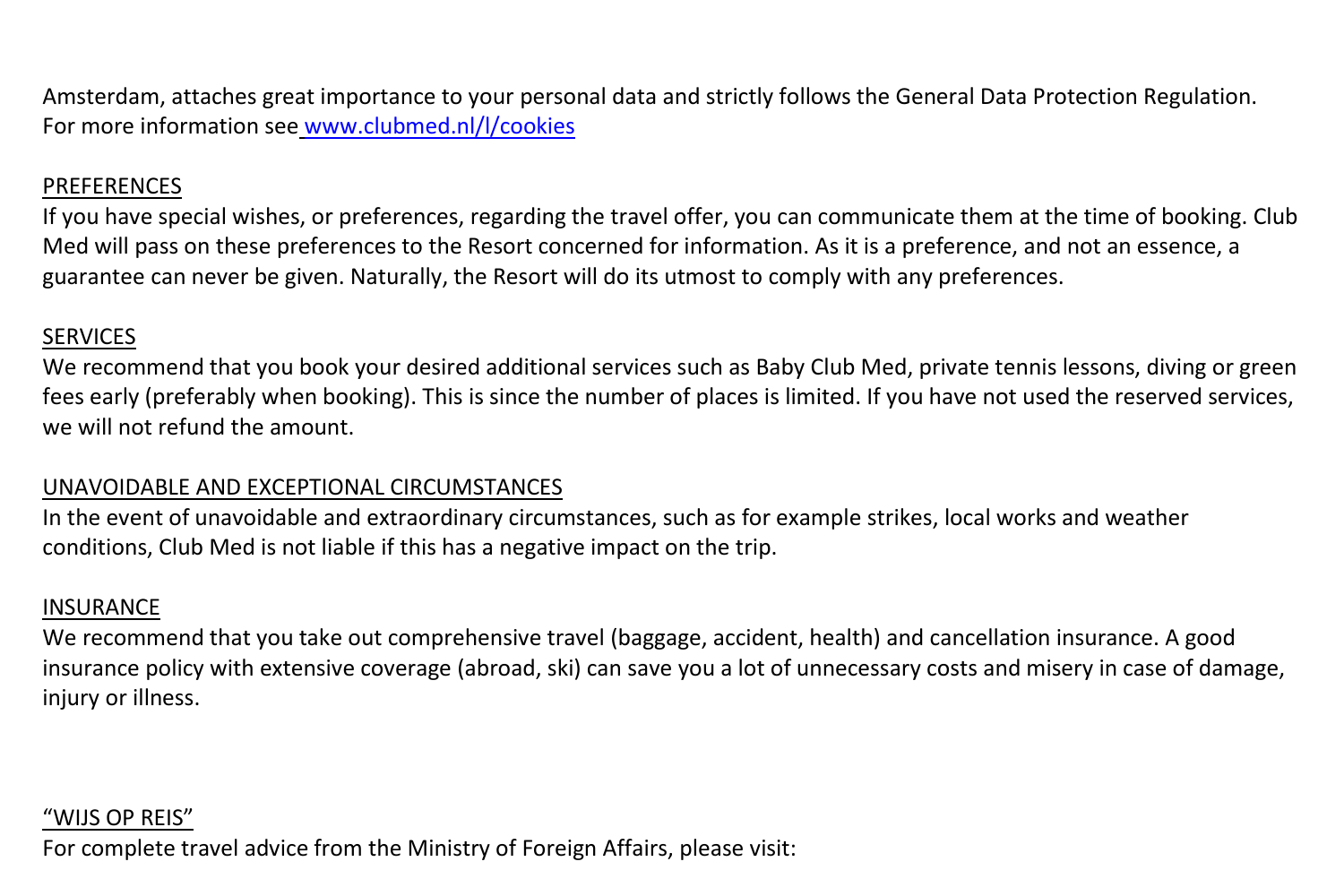[www.nederlandwereldwijd.nl/landen.](http://www.nederlandwereldwijd.nl/landen) We also recommend that you download the BZ travel app before you leave so that you can stay well informed of all developments. It is your responsibility to check the current travel advice and the applicable (safety/health) formalities.

### My CLUB MED APP

You can download the My Club Med app from Apple or Android to find out the latest information on our Resort, including the dress code.

## **EXTRA**

### ANVR

Club Méditerranée Holland BV (KvK 33233493) is a member of the ANVR. The ANVR has strict standards for membership and promotes the quality of travel and information about it. The Club Med travels are offered under the ANVR travel conditions.

### SGR

Club Méditerranée Holland BV (KvK 33233493) is member of the SGR. You can check this a[t www.sgr.nl.](http://www.sgr.nl/) The SGR-guarantee means that you as a customer are insured that your prepaid travel money will be refunded if the other party is unable to fulfill the agreed performance due to financial insolvency.

### SGRZ

Club Méditerranée Holland BV (KvK 33233493) is also a member of SGRZ. This membership offers coverage to retail coverage on products of tour operators that make bookings through retailers (travel agents).

#### CALAMITY FUND

Club Méditerranée Holland BV (KvK 33233493) is member of the Travel Guarantee Fund. Within the limits of the guarantee